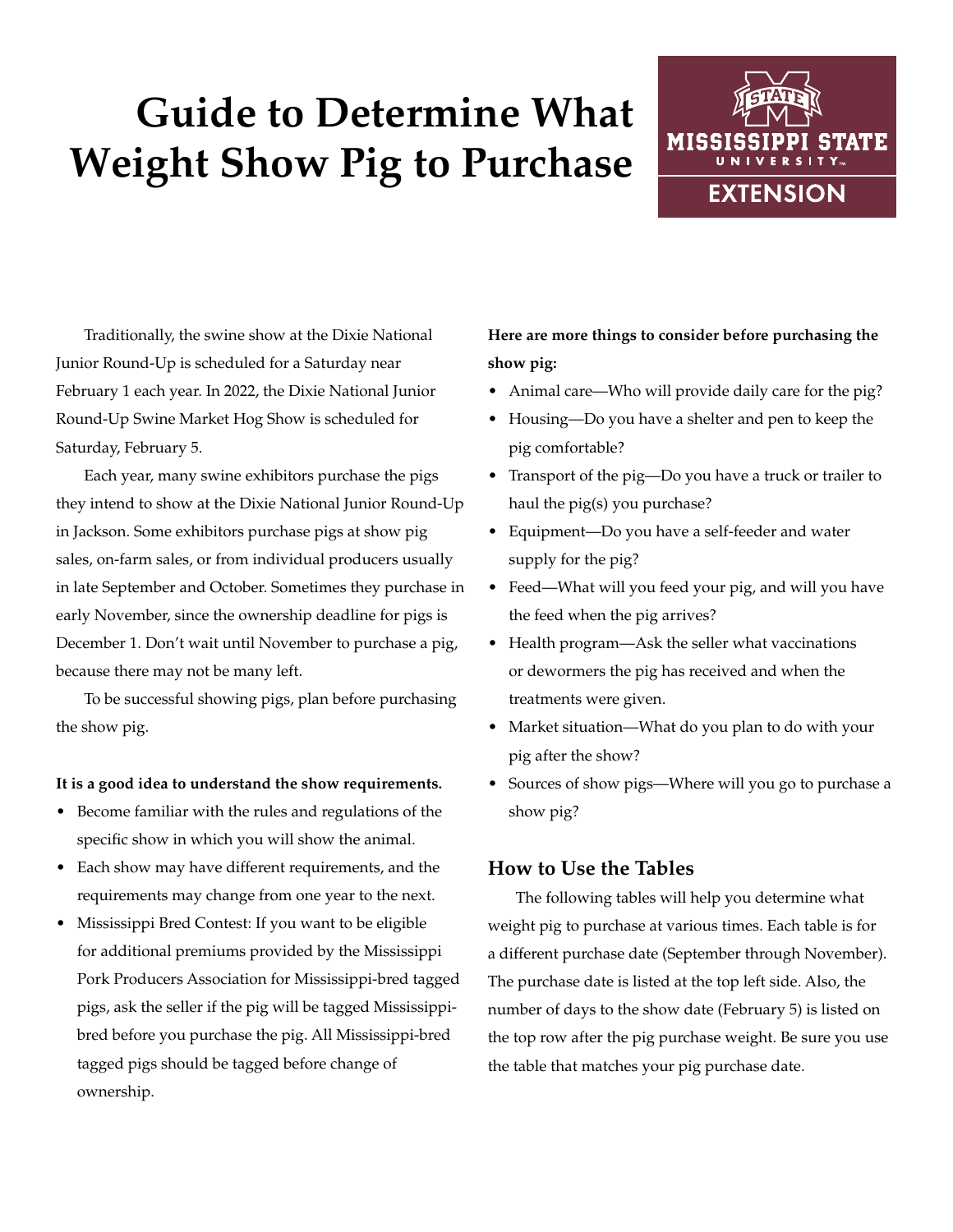Table 1 – Purchase date, September 1 Table 2 – Purchase date, September 15 Table 3 – Purchase date, October 1 Table 4 – Purchase date, October 15 Table 5 – Purchase date, November 1 Table 6 – Purchase date, November 15

The shaded areas in each table represent pig weights that are outside the desirable weight ranges for the Dixie National Junior Round-Up. Pigs must weigh 200 pounds or more at the show. There is no maximum weight for the market pigs, but weights above 285 pounds are shaded in the tables. Barrows entered in the MS Bred Barrow Show must weigh between 200 and 290 pounds at the time of show check-in.

**There are different ways to use these tables.** *One way*, if you know the weight of the pig you want to buy, is to locate that weight on the top row of the table, then locate the expected average daily gain (ADG) in the column on the left side of the table. The number at the intersection of the row and column is the projected weight of the pig on February 5, 2022.

Example: *Table 2. Purchase Date: September 15*—You found a pig you want to purchase. The pig weighs 60 pounds, and you think the pig will gain 1.5 pounds per day. The projected weight of the pig on February 5 is 275 pounds.

*Another method*, if you know what weight you would like your pig to weigh at the show, is to locate that weight in the unshaded area of the table along the same row you think the pig will gain (ADG), then go up the column from the desired show weight to find what weight pig you need to purchase (pig purchase weight).

Example: *Table 3. Purchase Date: October 1*—You want your pig to weigh about 280 pounds at the show, and you estimate the pig will gain 1.75 pounds per day. From the 282 value located in the 1.75 row, go up the column to the top row (pig purchase weight), and determine a 60 pound pig is what you need to purchase on October 1.

In this same table with the same show weight of about 280 pounds, there are other pigs with a similar weight. For instance, if you purchased a 90-pound pig October 1, you have to make sure the pig gains no more than 1.5 pounds per day to weigh 281 pounds on the show date. And a 120 pound pig purchased October 1 needs to gain only 1.25 pounds per day to weigh 279 pounds on February 5, 2022.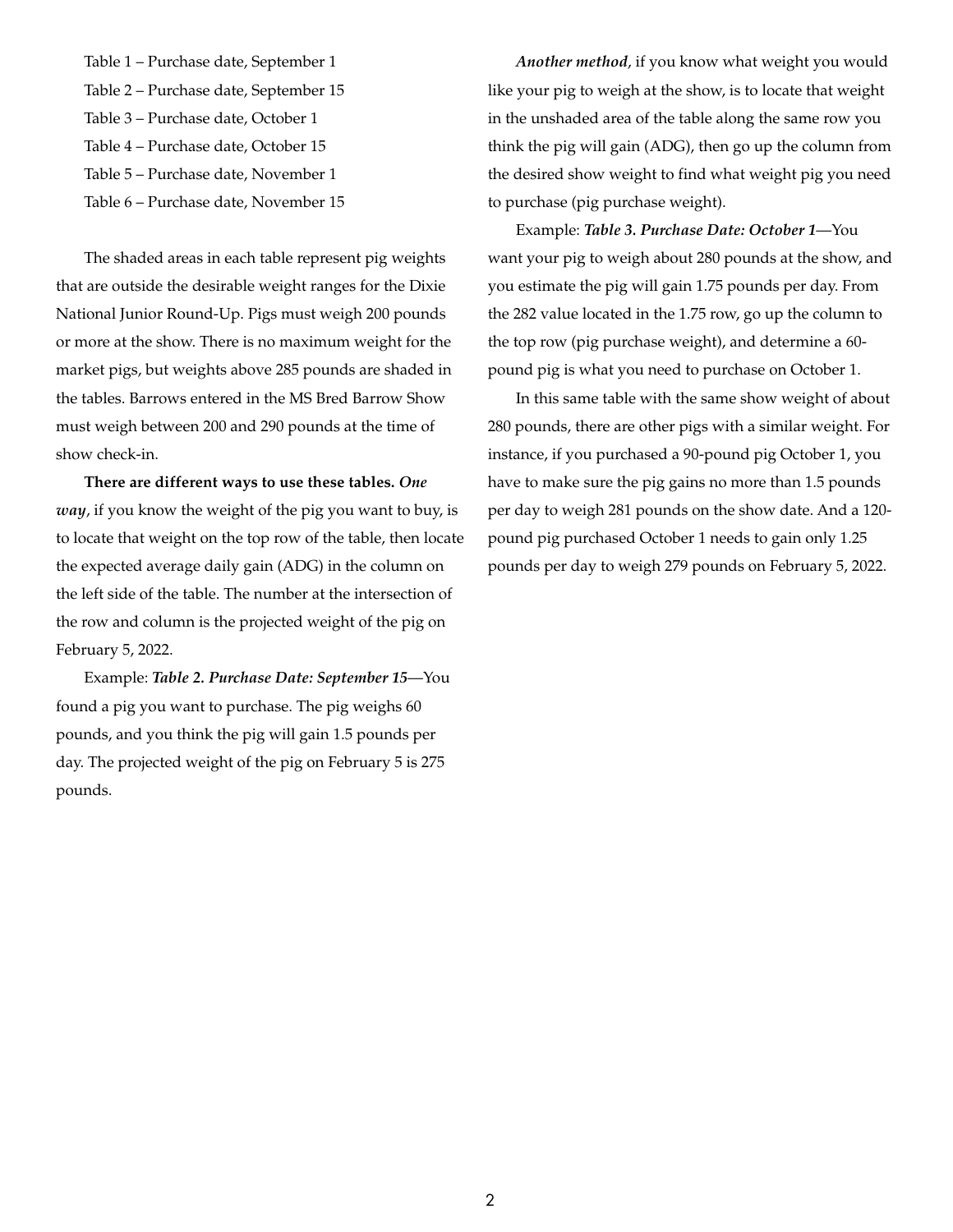# **Approximate Show Pig Weight Tables**

|  |  |  | Table 1. Purchase date: September 1, 2021 |  |
|--|--|--|-------------------------------------------|--|
|--|--|--|-------------------------------------------|--|

| Average               |     | Pig Purchase Weight, Ib (157 days to show) |     |     |     |     |     |     |     |     |     |     |     |  |  |
|-----------------------|-----|--------------------------------------------|-----|-----|-----|-----|-----|-----|-----|-----|-----|-----|-----|--|--|
| Daily Gain,<br>lb/day | 30  | 40                                         | 50  | 60  | 70  | 80  | 90  | 100 | 110 | 120 | 130 | 140 | 150 |  |  |
| 1.00                  | 187 | 197                                        | 207 | 217 | 227 | 237 | 247 | 257 | 267 | 277 | 287 | 297 | 307 |  |  |
| 1.25                  | 226 | 236                                        | 246 | 256 | 266 | 276 | 286 | 296 | 306 | 316 | 326 | 336 | 346 |  |  |
| 1.50                  | 266 | 276                                        | 286 | 296 | 306 | 316 | 326 | 336 | 346 | 356 | 366 | 376 | 386 |  |  |
| 1.75                  | 305 | 315                                        | 325 | 335 | 345 | 355 | 365 | 375 | 385 | 395 | 405 | 415 | 425 |  |  |
| 2.00                  | 344 | 354                                        | 364 | 374 | 384 | 394 | 404 | 414 | 424 | 434 | 444 | 454 | 464 |  |  |

For a September 1, 2021, purchase date of a pig weighing 30–150 pounds that gains between 1 and 2 lb/day, the expected weight range is 207–287.

| Average                            |     | Pig Purchase Weight, lb (143 days to show) |     |     |     |     |     |     |     |     |     |     |     |  |  |
|------------------------------------|-----|--------------------------------------------|-----|-----|-----|-----|-----|-----|-----|-----|-----|-----|-----|--|--|
| Daily Gain,<br>I <sub>b</sub> /day | 30  | 40                                         | 50  | 60  | 70  | 80  | 90  | 100 | 110 | 120 | 130 | 140 | 150 |  |  |
| 1.00                               | 173 | 183                                        | 193 | 203 | 213 | 223 | 233 | 243 | 253 | 263 | 273 | 283 | 293 |  |  |
| 1.25                               | 209 | 219                                        | 229 | 239 | 249 | 259 | 269 | 279 | 289 | 299 | 309 | 319 | 329 |  |  |
| 1.50                               | 245 | 255                                        | 265 | 275 | 285 | 295 | 305 | 315 | 325 | 335 | 345 | 355 | 365 |  |  |
| 1.75                               | 280 | 290                                        | 300 | 310 | 320 | 330 | 340 | 350 | 360 | 370 | 380 | 390 | 400 |  |  |
| 2.00                               | 316 | 326                                        | 336 | 346 | 356 | 366 | 376 | 386 | 396 | 406 | 416 | 426 | 436 |  |  |

#### **Table 2. Purchase date: September 15, 2021**

For a September 15, 2021, purchase date of a pig weighing 30–150 pounds that gains between 1 and 2 lb/day, the expected weight range is 203– 289.

#### **Table 3. Purchase date: October 1, 2021**

| Average               |     | Pig Purchase Weight, lb (127 days to show) |     |     |     |     |     |     |     |     |     |     |     |  |
|-----------------------|-----|--------------------------------------------|-----|-----|-----|-----|-----|-----|-----|-----|-----|-----|-----|--|
| Daily Gain,<br>lb/day | 30  | 40                                         | 50  | 60  | 70  | 80  | 90  | 100 | 110 | 120 | 130 | 140 | 150 |  |
| 1.00                  | 157 | 167                                        | 177 | 187 | 197 | 207 | 217 | 227 | 237 | 247 | 257 | 267 | 277 |  |
| 1.25                  | 189 | 199                                        | 209 | 219 | 229 | 239 | 249 | 259 | 269 | 279 | 289 | 299 | 309 |  |
| 1.50                  | 221 | 231                                        | 241 | 251 | 261 | 271 | 281 | 291 | 301 | 311 | 321 | 331 | 341 |  |
| 1.75                  | 252 | 262                                        | 272 | 282 | 292 | 302 | 312 | 322 | 332 | 342 | 352 | 362 | 372 |  |
| 2.00                  | 284 | 294                                        | 304 | 314 | 324 | 334 | 344 | 354 | 364 | 374 | 384 | 394 | 404 |  |

For an October 1, 2021, purchase date of a pig weighing 30–150 pounds that gains between 1 and 2 lb/day, the expected weight range is 207–289.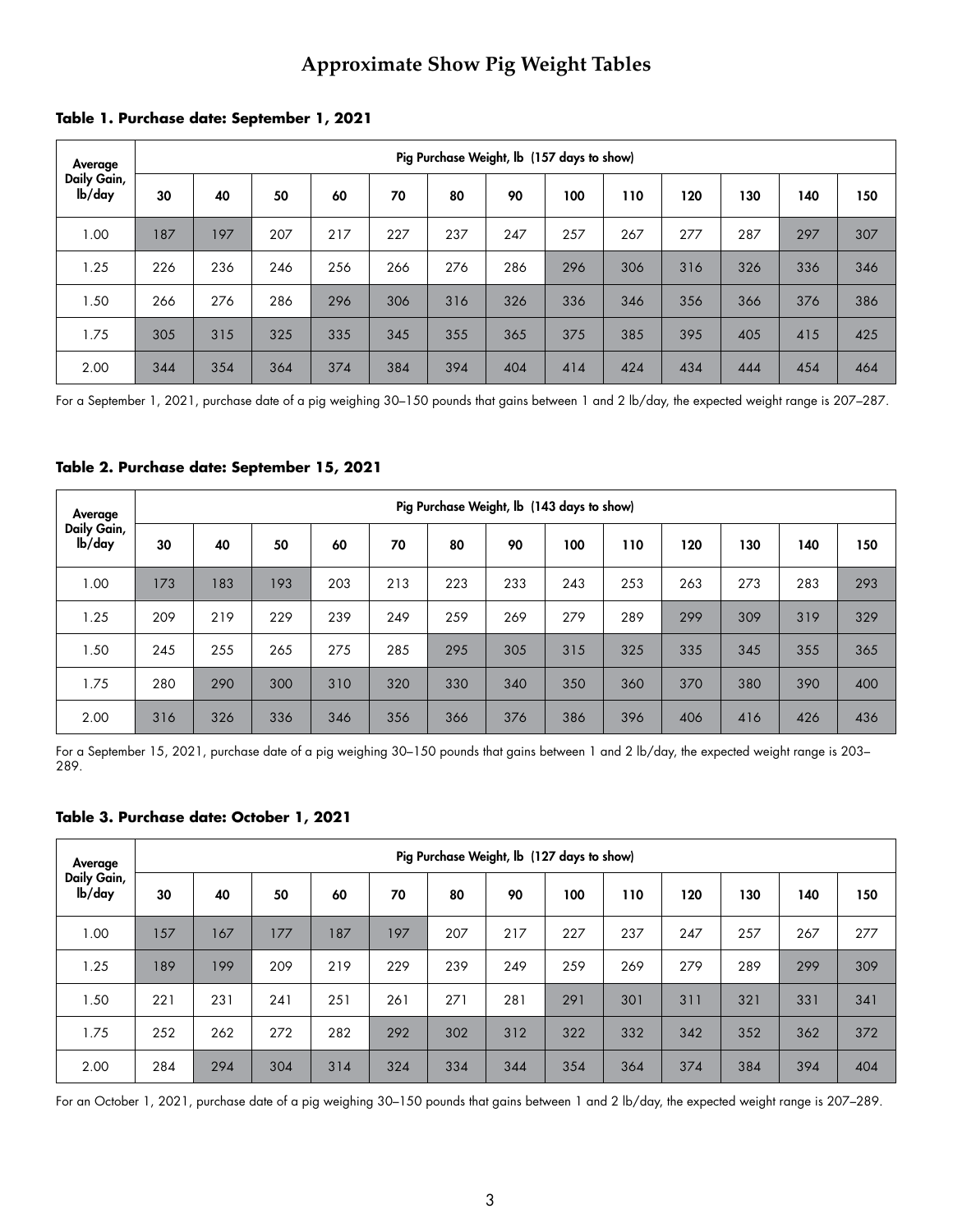#### **Table 4. Purchase date: October 15, 2021**

| Average               |     | Pig Purchase Weight, lb (113 days to show) |     |     |     |     |     |     |     |     |     |     |     |  |  |
|-----------------------|-----|--------------------------------------------|-----|-----|-----|-----|-----|-----|-----|-----|-----|-----|-----|--|--|
| Daily Gain,<br>lb/day | 30  | 40                                         | 50  | 60  | 70  | 80  | 90  | 100 | 110 | 120 | 130 | 140 | 150 |  |  |
| 1.00                  | 143 | 153                                        | 163 | 173 | 183 | 193 | 203 | 213 | 223 | 233 | 243 | 253 | 263 |  |  |
| 1.25                  | 171 | 181                                        | 191 | 201 | 211 | 221 | 231 | 241 | 251 | 261 | 271 | 281 | 291 |  |  |
| 1.50                  | 200 | 210                                        | 220 | 230 | 240 | 250 | 260 | 270 | 280 | 290 | 300 | 310 | 320 |  |  |
| 1.75                  | 228 | 238                                        | 248 | 258 | 268 | 278 | 288 | 298 | 308 | 318 | 328 | 338 | 348 |  |  |
| 2.00                  | 256 | 266                                        | 276 | 286 | 296 | 306 | 316 | 326 | 336 | 346 | 356 | 366 | 376 |  |  |

For an October 15, 2021, purchase date of a pig weighing 30–150 pounds that gains between 1 and 2 lb/day, the expected weight range is 200–288.

#### **Table 5. Purchase date: November 1, 2021**

| Average               |     | Pig Purchase Weight, Ib (96 days to show) |     |     |     |     |     |     |     |     |     |     |     |  |
|-----------------------|-----|-------------------------------------------|-----|-----|-----|-----|-----|-----|-----|-----|-----|-----|-----|--|
| Daily Gain,<br>lb/day | 30  | 40                                        | 50  | 60  | 70  | 80  | 90  | 100 | 110 | 120 | 130 | 140 | 150 |  |
| 1.00                  | 126 | 136                                       | 146 | 156 | 166 | 176 | 186 | 196 | 206 | 216 | 226 | 236 | 246 |  |
| 1.25                  | 150 | 160                                       | 170 | 180 | 190 | 200 | 210 | 220 | 230 | 240 | 250 | 260 | 270 |  |
| 1.50                  | 174 | 184                                       | 194 | 204 | 214 | 224 | 234 | 244 | 254 | 264 | 274 | 284 | 294 |  |
| 1.75                  | 198 | 208                                       | 218 | 228 | 238 | 248 | 258 | 268 | 278 | 288 | 298 | 308 | 318 |  |
| 2.00                  | 222 | 232                                       | 242 | 252 | 262 | 272 | 282 | 292 | 302 | 312 | 322 | 332 | 342 |  |

For a November 1, 2021, purchase date of a pig weighing 30–150 pounds that gains between 1 and 2 lb/day, the expected weight range is 200–288.

#### **Table 6. Purchase date: November 15, 2021**

| Average                            |     | Pig Purchase Weight, Ib (82 days to show) |     |     |     |     |     |     |     |     |     |     |     |  |
|------------------------------------|-----|-------------------------------------------|-----|-----|-----|-----|-----|-----|-----|-----|-----|-----|-----|--|
| Daily Gain,<br>I <sub>b</sub> /day | 30  | 40                                        | 50  | 60  | 70  | 80  | 90  | 100 | 110 | 120 | 130 | 140 | 150 |  |
| 1.00                               | 112 | 122                                       | 132 | 142 | 152 | 162 | 172 | 182 | 192 | 202 | 212 | 222 | 232 |  |
| 1.25                               | 133 | 143                                       | 153 | 163 | 173 | 183 | 193 | 203 | 213 | 223 | 233 | 243 | 253 |  |
| 1.50                               | 153 | 163                                       | 173 | 183 | 193 | 203 | 213 | 223 | 233 | 243 | 253 | 263 | 273 |  |
| 1.75                               | 174 | 184                                       | 194 | 204 | 214 | 224 | 234 | 244 | 254 | 264 | 274 | 284 | 294 |  |
| 2.00                               | 194 | 204                                       | 214 | 224 | 234 | 244 | 254 | 264 | 274 | 284 | 294 | 304 | 314 |  |

For a November 15, 2021, purchase date of a pig weighing 30–150 pounds that gains between 1 and 2 lb/day, the expected weight range is 202–284.

**Ownership deadline: December 1**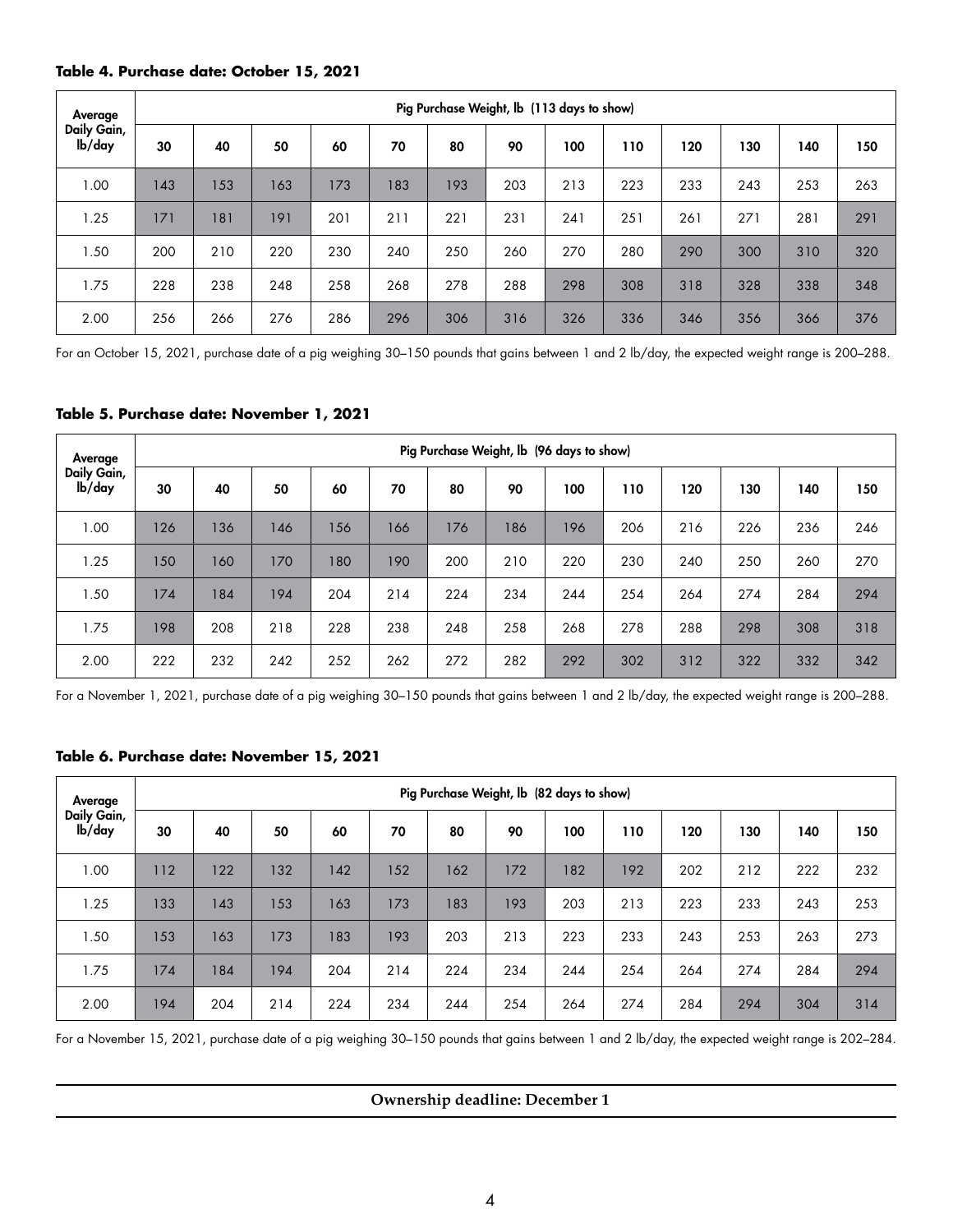## **Example: How to calculate a projected pig weight for the show date**

If you want to calculate the projected pig weight for a specific date not listed in the above tables, the following example should be helpful.

#### **Item 1 First, determine how many days it will be from the date of purchase to the show date.**

From October 4 to February 5, there are *124* days (see Table 7).

#### **Item 2 Next, find out the weight of the pig you plan to purchase.**

The seller may provide this information, or you can estimate the weight or weigh the pig on a scale.

Example: Starting pig weight is *59 pounds*.

#### **Item 3 Next, determine how many pounds of gain per day (ADG) the pig will average until the show.**

This will vary depending on the genetic potential of the pig, health status, type and quality of feed, amount of feed provided to the pig each day, housing conditions, weather factors, and so forth. Pigs will grow better if they are not alone. Normally, a pig should gain within a range of 1.4 to 2 pounds per day. Example *1.78 pounds*.

Generally, from 60 to 110 pounds, a pig will eat about 5 pounds of feed per day and should gain about 1.5 pounds per day. As the pig approaches 200 pounds, it will eat about 8 pounds of feed per day and should gain about 2 pounds per day.

#### **Item 4 Last, calculate the estimated weight of your pig on the show date.**

Multiply Item 1 by Item 3, then add the answer to Item 2; this value is the estimated pig weight on the show date.

#### **Example calculation:**

Item  $1 = 124$  days until show Item 2 = 59 pounds, initial pig weight Item 3 = 1.78 average daily gain Item 4 = 280 pounds of weight on show date (Item  $1 \times$  Item  $3$ ) + Item  $2 =$  Item  $4$ . (124 days x 1.78 lb ADG) + 59-lb pig = *280-lb pig at the show*

A show weight calculator to help with the purchase and growth management of your show pig is available in an excel spreadsheet. Go to [http://extension.msstate.edu/agriculture/livestock/swine,](http://extension.msstate.edu/agriculture/livestock/swine) and scroll down the page to Other Information/Show Weight Calculator (Excel file).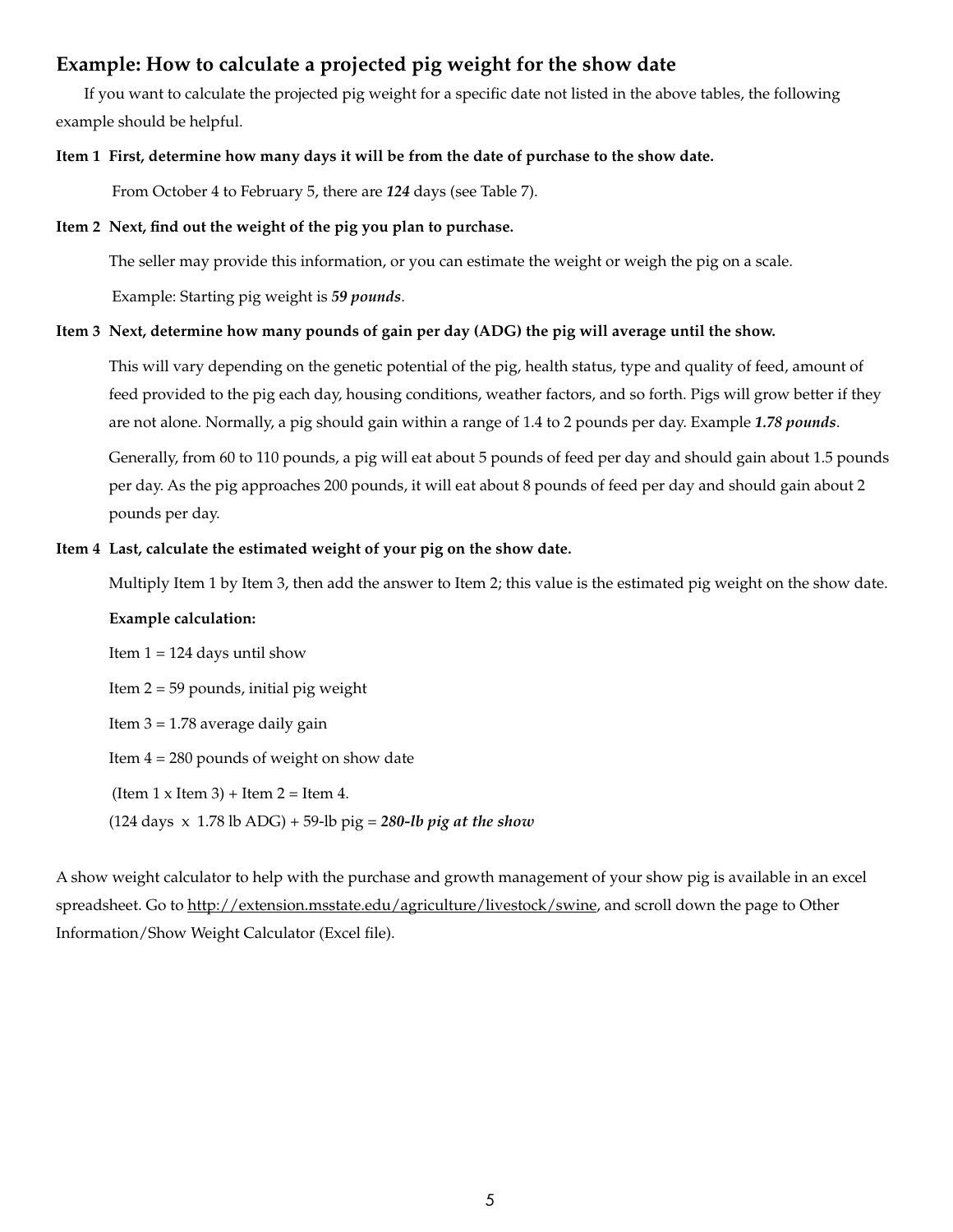### **Table 7. Determine the number of days from purchase to show. Ownership deadline is December 1, 2021.**

Example Purchase date: October 1, 2021 Show Date: February 5, 2022 Number of days to show: 127

| Pig purchase<br>date | Number of<br>days to show | Pig purchase<br>date | Number of<br>days to show | Pig purchase<br>date | Number of<br>days to show | Passed<br>ownership<br>deadline | Number of<br>days to show | Passed<br>ownership<br>deadline | Number of<br>days to show |
|----------------------|---------------------------|----------------------|---------------------------|----------------------|---------------------------|---------------------------------|---------------------------|---------------------------------|---------------------------|
| 1-Sep                | 157                       | 5-Oct                | 123                       | 8-Nov                | 89                        | 1-Dec                           | 66                        | $4$ -Jan                        | 32                        |
| 2-Sep                | 156                       | 6-Oct                | 122                       | 9-Nov                | 88                        | 2-Dec                           | 65                        | $5 - Jan$                       | 31                        |
| 3-Sep                | 155                       | 7-Oct                | 121                       | 10-Nov               | 87                        | 3-Dec                           | 64                        | 6-Jan                           | 30                        |
| 4-Sep                | 154                       | 8-Oct                | 120                       | 11-Nov               | 86                        | 4-Dec                           | 63                        | 7-Jan                           | 29                        |
| 5-Sep                | 153                       | 9-Oct                | 119                       | 12-Nov               | 85                        | 5-Dec                           | 62                        | 8-Jan                           | 28                        |
| 6-Sep                | 152                       | 10-Oct               | 118                       | 13-Nov               | 84                        | 6-Dec                           | 61                        | 9-Jan                           | 27                        |
| 7-Sep                | 151                       | $11-Oct$             | 117                       | 14-Nov               | 83                        | 7-Dec                           | 60                        | $10$ -Jan                       | 26                        |
| 8-Sep                | 150                       | 12-Oct               | 116                       | 15-Nov               | 82                        | 8-Dec                           | 59                        | $11$ -Jan                       | 25                        |
| 9-Sep                | 149                       | 13-Oct               | 115                       | 16-Nov               | 81                        | 9-Dec                           | 58                        | $12$ -Jan                       | 24                        |
| 10-Sep               | 148                       | $14$ -Oct            | 114                       | 17-Nov               | 80                        | 10-Dec                          | 57                        | $13$ -Jan                       | 23                        |
| 11-Sep               | 147                       | 15-Oct               | 113                       | 18-Nov               | 79                        | 11-Dec                          | 56                        | $14$ -Jan                       | 22                        |
| 12-Sep               | 146                       | 16-Oct               | 112                       | 19-Nov               | 78                        | 12-Dec                          | 55                        | $15$ -Jan                       | 21                        |
| 13-Sep               | 145                       | 17-Oct               | 111                       | 20-Nov               | 77                        | 13-Dec                          | 54                        | $16$ -Jan                       | 20                        |
| 14-Sep               | 144                       | 18-Oct               | 110                       | 21-Nov               | 76                        | 14-Dec                          | 53                        | $17$ -Jan                       | 19                        |
| 15-Sep               | 143                       | 19-Oct               | 109                       | $22$ -Nov            | 75                        | 15-Dec                          | 52                        | $18$ -Jan                       | 18                        |
| 16-Sep               | 142                       | 20-Oct               | 108                       | 23-Nov               | 74                        | 16-Dec                          | 51                        | $19$ -Jan                       | 17                        |
| 17-Sep               | 141                       | $21-Oct$             | 107                       | 24-Nov               | 73                        | 17-Dec                          | 50                        | $20$ -Jan                       | 16                        |
| 18-Sep               | 140                       | 22-Oct               | 106                       | 25-Nov               | 72                        | 18-Dec                          | 49                        | $21$ -Jan                       | 15                        |
| 19-Sep               | 139                       | 23-Oct               | 105                       | 26-Nov               | 71                        | 19-Dec                          | 48                        | $22$ -Jan                       | 14                        |
| 20-Sep               | 138                       | 24-Oct               | 104                       | 27-Nov               | 70                        | 20-Dec                          | 47                        | $23$ -Jan                       | 13                        |
| 21-Sep               | 137                       | 25-Oct               | 103                       | 28-Nov               | 69                        | 21-Dec                          | 46                        | $24$ -Jan                       | 12                        |
| 22-Sep               | 136                       | 26-Oct               | 102                       | 29-Nov               | 68                        | 22-Dec                          | 45                        | $25$ -Jan                       | 11                        |
| 23-Sep               | 135                       | $27$ -Oct            | 101                       | 30-Nov               | 67                        | 23-Dec                          | 44                        | $26$ -Jan                       | 10                        |
| 24-Sep               | 134                       | 28-Oct               | 100                       |                      |                           | 24-Dec                          | 43                        | $27$ -Jan                       | 9.                        |
| 25-Sep               | 133                       | 29-Oct               | 99                        |                      |                           | 25-Dec                          | 42                        | $28$ -Jan                       | 8                         |
| 26-Sep               | 132                       | 30-Oct               | 98                        |                      |                           | 26-Dec                          | 41                        | $29$ -Jan                       | $\overline{7}$            |
| 27-Sep               | 131                       | $31-Oct$             | 97                        |                      |                           | 27-Dec                          | 40                        | 30-Jan                          | 6                         |
| 28-Sep               | 130                       | 1-Nov                | 96                        |                      |                           | 28-Dec                          | 39                        | $31$ -Jan                       | $\mathfrak{S}$            |
| 29-Sep               | 129                       | 2-Nov                | 95                        |                      |                           | 29-Dec                          | 38                        | 1-Feb                           | $\overline{4}$            |
| 30-Sep               | 128                       | 3-Nov                | 94                        |                      |                           | 30-Dec                          | 37                        | 2-Feb                           | $\mathbf{3}$              |
| 1-Oct                | 127                       | 4-Nov                | 93                        |                      |                           | 31-Dec                          | 36                        | 3-Feb                           | $\overline{2}$            |
| 2-Oct                | 126                       | 5-Nov                | 92                        |                      |                           | 1-Jan                           | 35                        | 4-Feb                           | 1                         |
| 3-Oct                | 125                       | 6-Nov                | 91                        |                      |                           | $2$ -Jan                        | 34                        | 5-Feb                           | $\circ$                   |
| 4-Oct                | 124                       | 7-Nov                | 90                        |                      |                           | $3-Jan$                         | $33\,$                    |                                 |                           |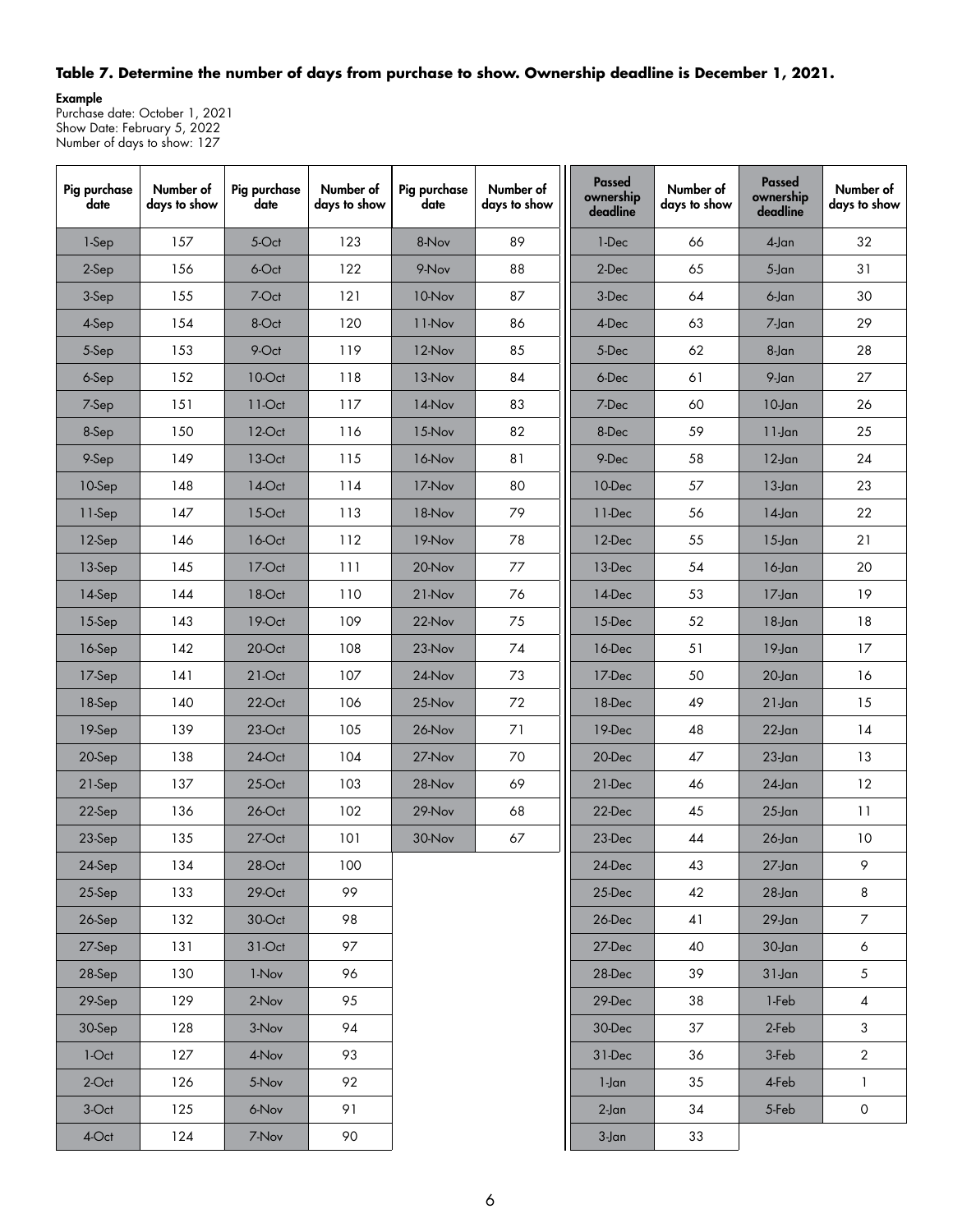## **Summary**

Careful attention to the pig's growth rate can identify other management practices that may need attention. If the rate of growth is less than you expect, consider other influences you may need to address, such as health status, animal comfort (housing conditions), and dietary concerns. The information in this publication can help you monitor and adjust the growth of the pig throughout the feeding period before the show. Purchasing a show pig that is the correct weight for the intended show gives you a good beginning to your swine project.